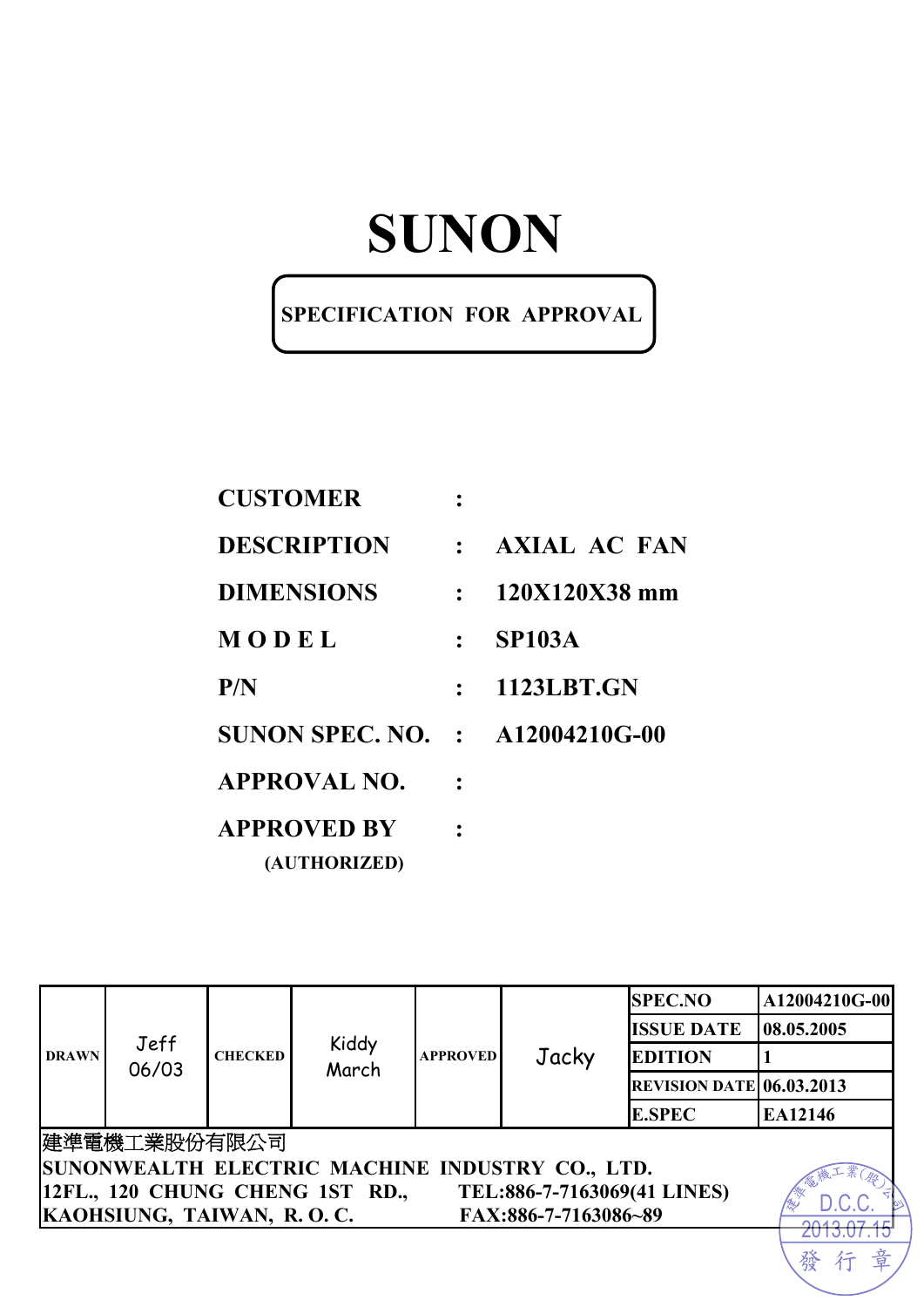|                                   | <b>AXIAL AC FAN</b><br>MODEL : SP103A |                                                   |         |            |
|-----------------------------------|---------------------------------------|---------------------------------------------------|---------|------------|
|                                   | P/N                                   | : 1123LBT.GN                                      |         |            |
| <b>CHARACTERISTICS</b>            |                                       |                                                   |         |            |
| 1. Motor Design                   | $\ddot{\cdot}$                        | <b>Reliable Shaded-Pole Motor Construction.</b>   |         |            |
| <b>2. Insulation Resistance</b>   | $\ddot{\cdot}$                        | 500 Megohms minimum at 500 VDC.                   |         |            |
| 3. Dielectric Strength            | $\ddot{\cdot}$                        | 1800 VAC for one second.                          |         |            |
| <b>4. Motor Protection</b>        | $\ddot{\bullet}$                      | Impedance protected.                              |         |            |
| <b>5. Noise Level</b>             | $\ddot{\phantom{a}}$                  | Measured in a semi-anechoic chamber               |         |            |
|                                   |                                       | with background noise level below 15              |         |            |
|                                   |                                       | $dB(A)$ . The fan is running in free air with the |         |            |
|                                   |                                       | microphone at a distance of one meter             |         |            |
|                                   |                                       | from the fan intake.                              |         |            |
| <b>6. Tolerance</b>               |                                       | $\pm$ 15% on rated power and current.             |         |            |
| <b>7. Air Performance</b>         |                                       | Measured by a double chamber. The values          |         |            |
|                                   |                                       | are recorded when the fan speed has stabilized    |         |            |
|                                   |                                       | at rated voltage.                                 |         |            |
| 建準電機工業股份有限公司                      | <b>SPEC.NO</b>                        | A12004210G-00 REVISION DATE                       |         | 06.03.2013 |
| <b>SUNONWEALTH ELECTRIC</b>       | <b>ISSUE DATE</b>                     | 08.05.2005                                        | EDITION |            |
| <b>MACHINE INDUSTRY CO., LTD.</b> | PAGE                                  | 2 OF 9                                            |         |            |

行 發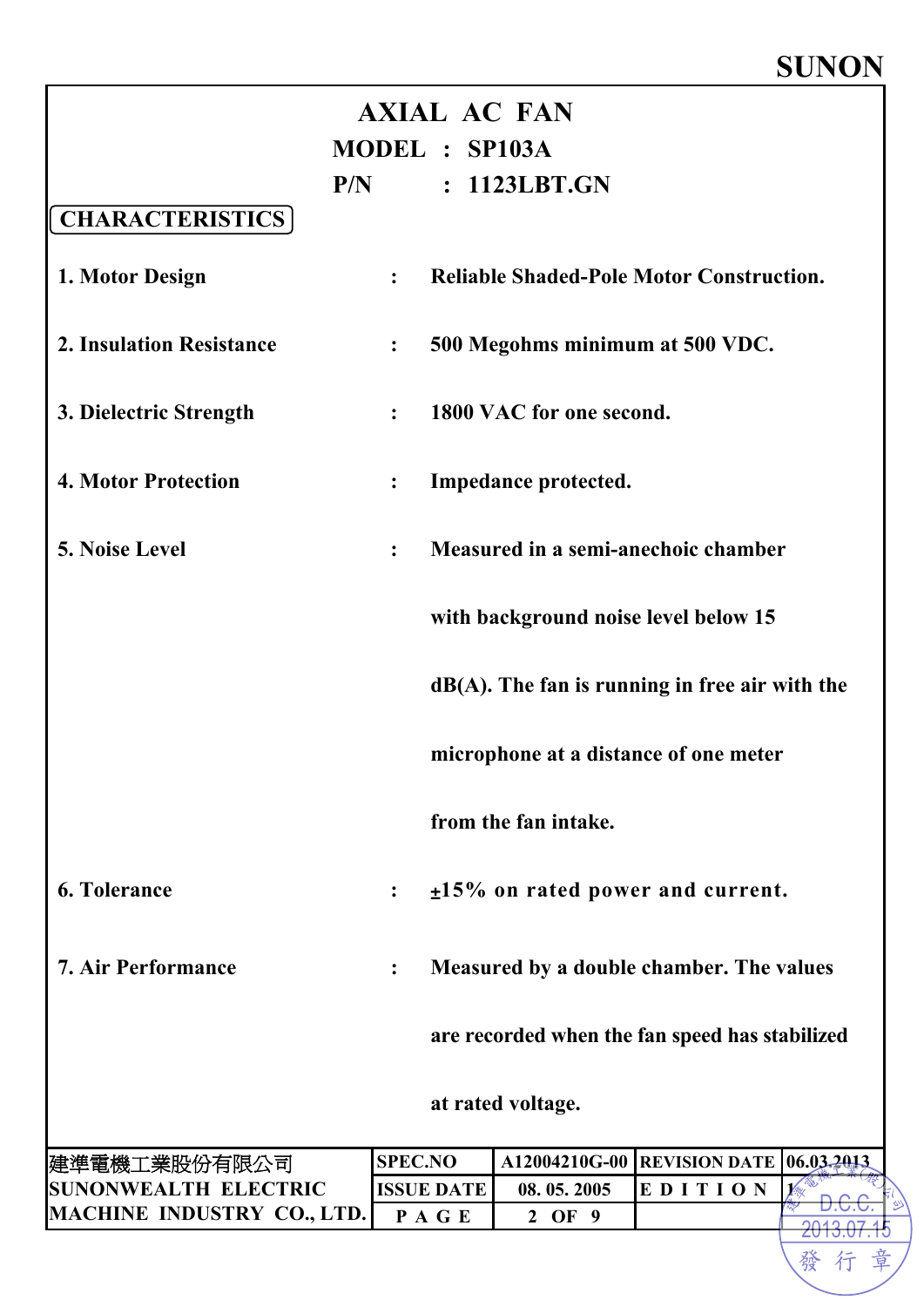發行章

### **SPECIFICATIONS**

#### **MODEL : SP103A P/N : 1123LBT.GN**

| 1-1. Rated Voltage                        | $: 115$ VAC 50/60 Hz                                                                                                                                                                       |
|-------------------------------------------|--------------------------------------------------------------------------------------------------------------------------------------------------------------------------------------------|
| 1-2. Operating Voltage Range : 85-125 VAC |                                                                                                                                                                                            |
| 1-3. Starting Voltage                     | : 85 VAC (25 deg. C POWER ON/OFF)                                                                                                                                                          |
| 1-4. Rated Speed                          | : $2150/2300$ RPM $\pm 10\%$                                                                                                                                                               |
| 1-5. Air Delivery                         | $: 72/78$ CFM                                                                                                                                                                              |
| 1-6. Static Pressure                      | $: 0.09/0.13$ Inch-H <sub>2</sub> O                                                                                                                                                        |
| 1-7. Rated Current                        | $: 0.13/0.11$ AMP                                                                                                                                                                          |
| 1-8. Rated Power                          | : 11/11 WATTS                                                                                                                                                                              |
| 1-9. Noise Level                          | : $37/39$ dB(A)                                                                                                                                                                            |
| 1-10. Direction of Rotation               | : Counter-clockwise viewed from front of fan blade                                                                                                                                         |
| <b>1-11. Operating Temperature</b>        | $\therefore$ -10 to +70 deg. C                                                                                                                                                             |
| 1-12. Storage Temperature                 | $\therefore$ -40 to +70 deg. C                                                                                                                                                             |
| 1-13. Bearing System                      | : Precision ball bearing system                                                                                                                                                            |
| $1-14.$ Weight                            | : 550 g                                                                                                                                                                                    |
| 1-15. Safety                              | : UL/CUR/TUV/CE Approvals                                                                                                                                                                  |
| 1-16. Vibration                           | : Vibration of acceleration 1.5G and<br>frequency $5 - 50 - 5$ Hz is applied in all<br>3 directions $(X, Y, Z)$ , in cycles of 1 minute each,<br>for a total vibration time of 30 minutes. |
| 建準電機工業股份有限公司                              | A12004210G-00 REVISION DATE 06.03.2013<br><b>SPEC.NO</b>                                                                                                                                   |

| 建準電機工業股份有限公司                | <b>SPEC.NO</b> |            | A12004210G-00 REVISION DATE  06.03.2013. |  |
|-----------------------------|----------------|------------|------------------------------------------|--|
| <b>SUNONWEALTH ELECTRIC</b> | IISSUE DATE    | 08.05.2005 | <b>IEDITIO</b>                           |  |
| MACHINE INDUSTRY CO., LTD.  |                | OF         |                                          |  |
|                             |                |            |                                          |  |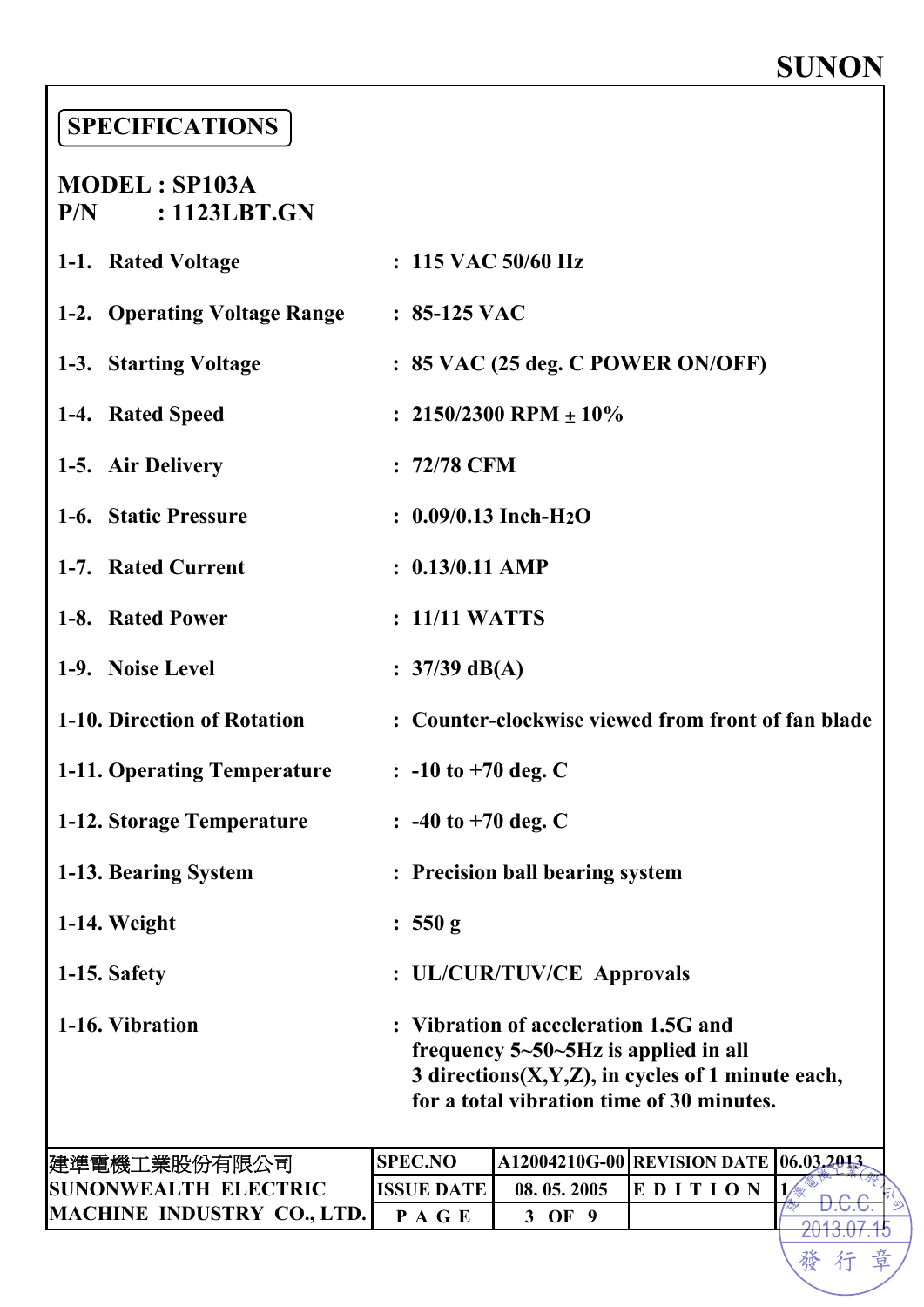## **MODEL : SP103A**

## **P/N : 1123LBT.GN**

#### **PERFORMANCE CURVES**

**STATIC PRESSURE** 

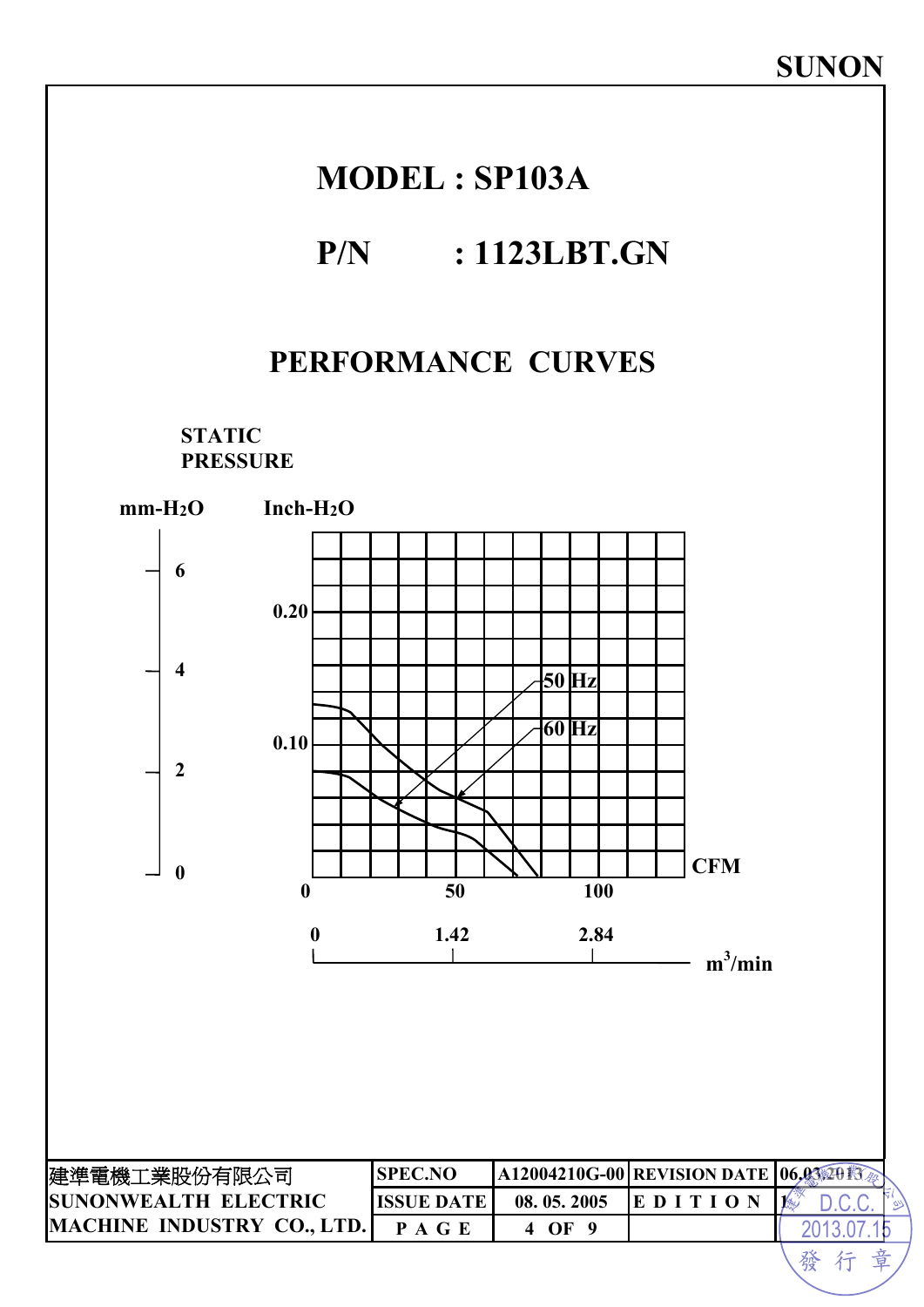

**UNITS**:**mm**

發行章

| 建準電機工業股份有限公司                | <b>SPEC.NO</b>     |            | A12004210G-00   REVISION DATE   06.03.2013 |  |
|-----------------------------|--------------------|------------|--------------------------------------------|--|
| <b>SUNONWEALTH ELECTRIC</b> | <b>IISSUE DATE</b> | 08.05.2005 | <b>EDITI</b>                               |  |
| MACHINE INDUSTRY CO., LTD.  | P A G E            | 5 OF       |                                            |  |
|                             |                    |            |                                            |  |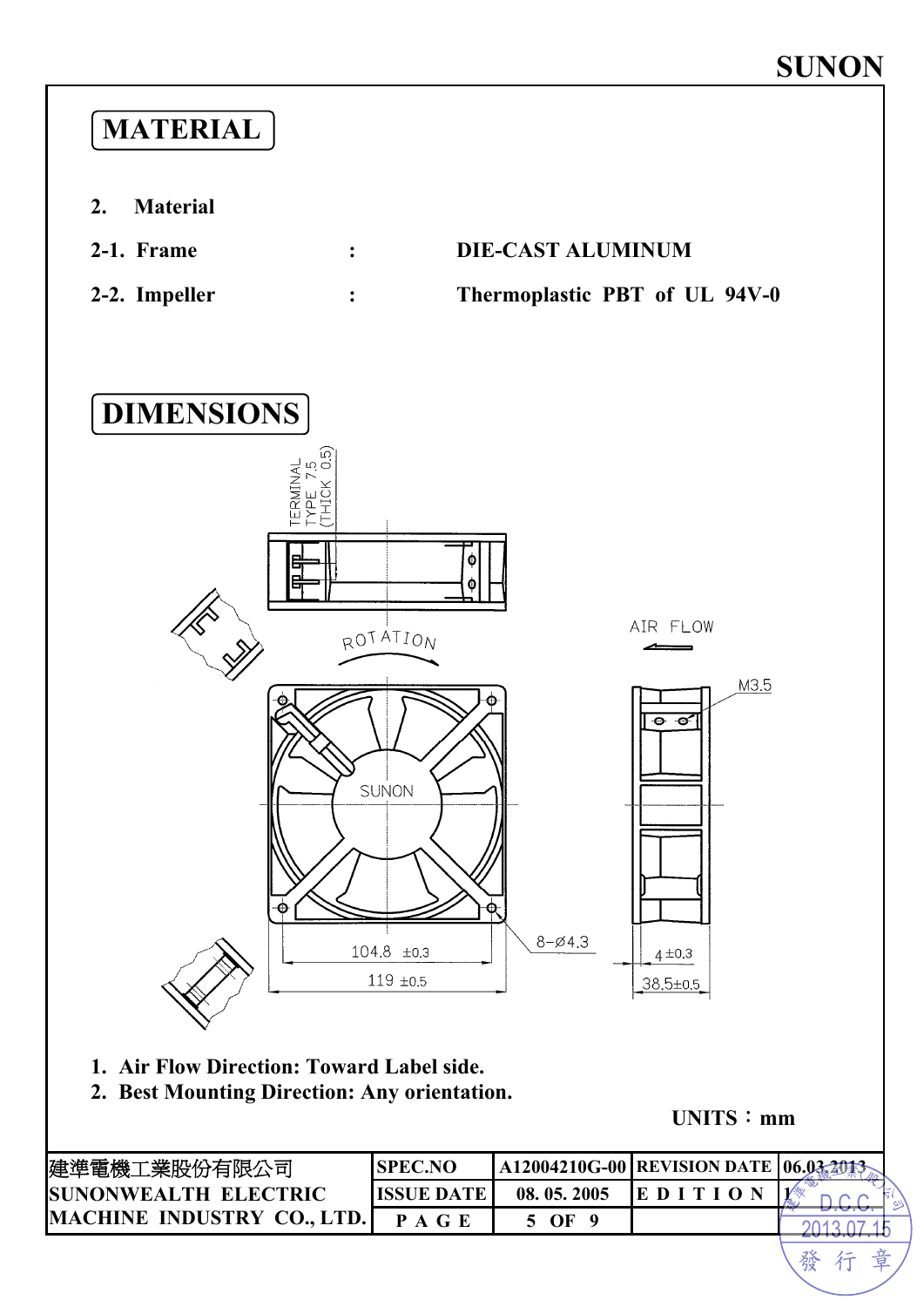# **Notes**

#### Ⅰ.**SAFETY**

- **1. DO NOT use or operate this fan in excess of the limitations set forth in this specification. SUNON is not responsible for the non-performance of this fan and/or any damages resulting from its use, if it is not used or operated in accordance with the specifications.**
- **2. SUNON recommends adding a protection circuit to the product or application in which this fan is installed, such as a thermo-fuse, or current-fuse or thermoprotector. The failure to use such a device may result in smoke, fire, electric shock by insulation degradation in cases of motor lock, motor lead short circuit, overload, or over voltage, and/or other failure.**
- **3. SUNON recommends installing a protection device to the product or application in which this fan is installed if there is a possibility of reverseconnection between VDC (+) and GND (-). The failure to install such a device may result in smoke, fire, and/or destruction, although these conditions may not manifest immediately.**
- **4. This fan must be installed and used in compliance with all applicable safety standards and regulations.**
- **5. Use proper care when handling and/or installing this fan. Improper handling or installation of this fan may cause damage that could result in unsafe conditions.**
- **6. Use proper care during installation and/or wiring. Failure to use proper care may cause damage to certain components of the fan including, but not limited to, the coil and lead wires, which could result in smoke and/or fire.**
- **7. DO NOT use power or ground PWM to control the fan speed. If the fan speed needs to be adjusted, please contact SUNON to customize the product design for your application.**
- **8. For critical or extreme environments, including non stop operation, please contact SUNON and we will gladly provide assistance with your product selection to ensure**

 **an appropriate cooling product for your application.** 

| 建準電機工業股份有限公司                 | <b>ISPEC.NO</b> |            | A12004210G-00   REVISION DATE   06.03.2013. |  |
|------------------------------|-----------------|------------|---------------------------------------------|--|
| <b>ISUNONWEALTH ELECTRIC</b> | IISSUE DATE     | 08.05.2005 | <b>IEDITI</b>                               |  |
| MACHINE INDUSTRY CO., LTD.   | <b>PAGE</b>     | OF         |                                             |  |
|                              |                 |            |                                             |  |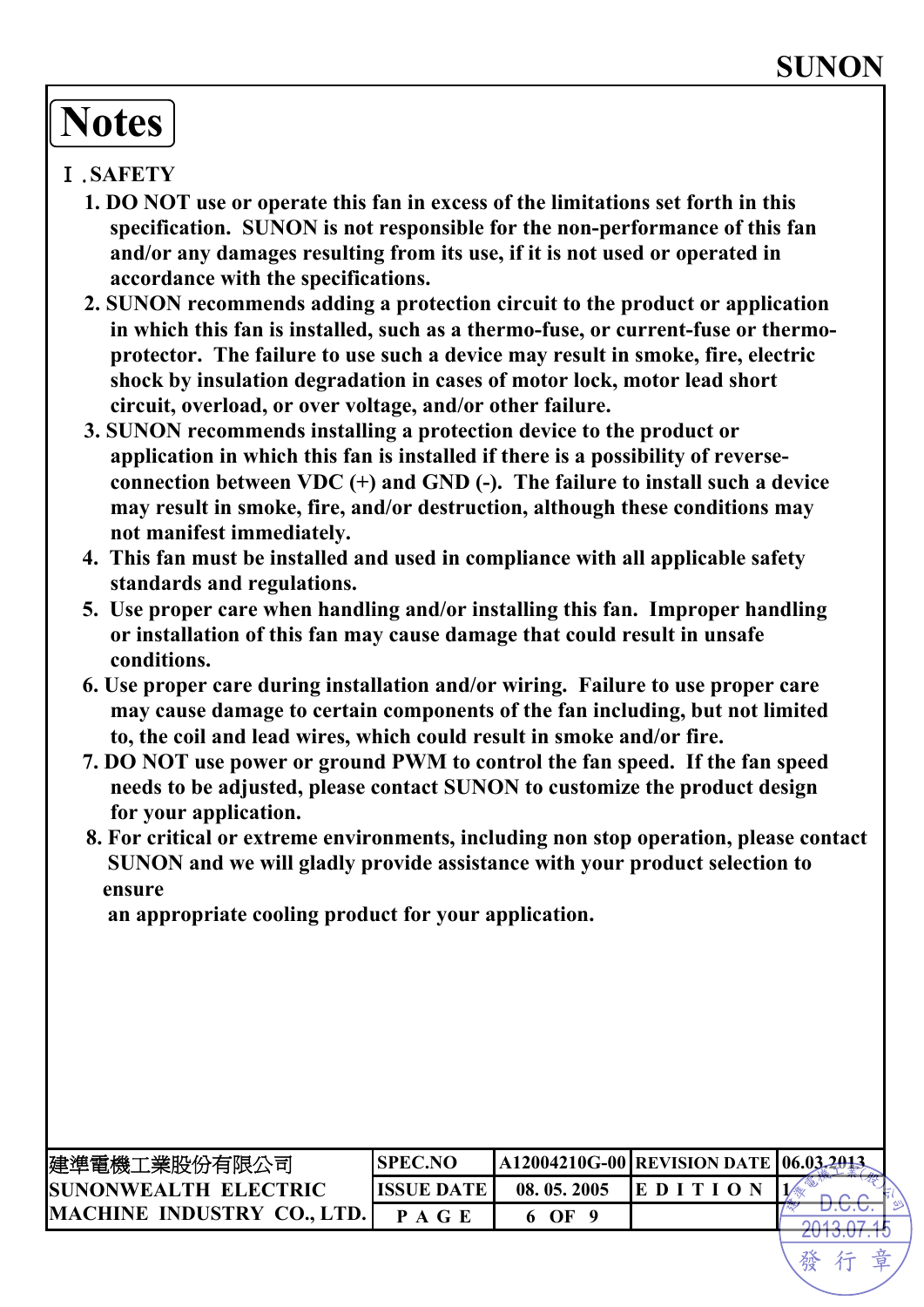## **Notes**

#### **II. SPECIFICATION MODIFICATION**

- **1. SUNON offers engineering assistance on fan installation and cooling system design.**
- **2. All changes, modifications and/or revisions to the specifications, if any, are incorporated in the attached specifications.**
- **3. No changes, modifications and/or revisions to these specifications are effective absent agreement, by both SUNON and the customer, in writing.**
- **4. This fan will be shipped in accordance with the attached specification unless SUNON and the customer have agreed otherwise, in writing, as specified in Paragraph 3, above.**

#### **III. OTHER**

- **1. When building your device, please examine thoroughly any variation of EMC, temperature rise, life data, quality, etc. of this product by shock/drop/vibration testing, etc. If there are any problems or accidents in connection with this product, it should be mutually discussed and examined.**
- **2. Use proper care when handling this fan. Components such as fan holders or bearings may be damaged, if touched with fingers or other objects. Additionally, static electricity (ESD) may damage the internal circuits of the fan.**
- **3. DO NOT operate this fan in proximity to hazardous materials such as organic silicon, cyanogens, formalin, phenol, or corrosive gas environments including, but**  not limited to,  $H_2S$ ,  $SO_2$ ,  $NO_2$ , or  $Cl_2$ .
- **4. SUNON recommends that you protect this fan from exposure to outside elements such as dust, condensation, humidity or insects. Exposure of this fan to outside elements such as dust, condensation, humidity or insects may affect its performance and may cause safety hazards. SUNON does not warrant against damage to the product caused by outside elements.**

| 建準電機工業股份有限公司                      | <b>SPEC.NO</b>     |            | A12004210G-00   REVISION DATE   06.03.2013 |  |
|-----------------------------------|--------------------|------------|--------------------------------------------|--|
| <b>SUNONWEALTH ELECTRIC</b>       | <b>IISSUE DATE</b> | 08.05.2005 | $E$ D I T I O                              |  |
| <b>MACHINE INDUSTRY CO., LTD.</b> | P A G E            | $\Omega$   |                                            |  |
|                                   |                    |            |                                            |  |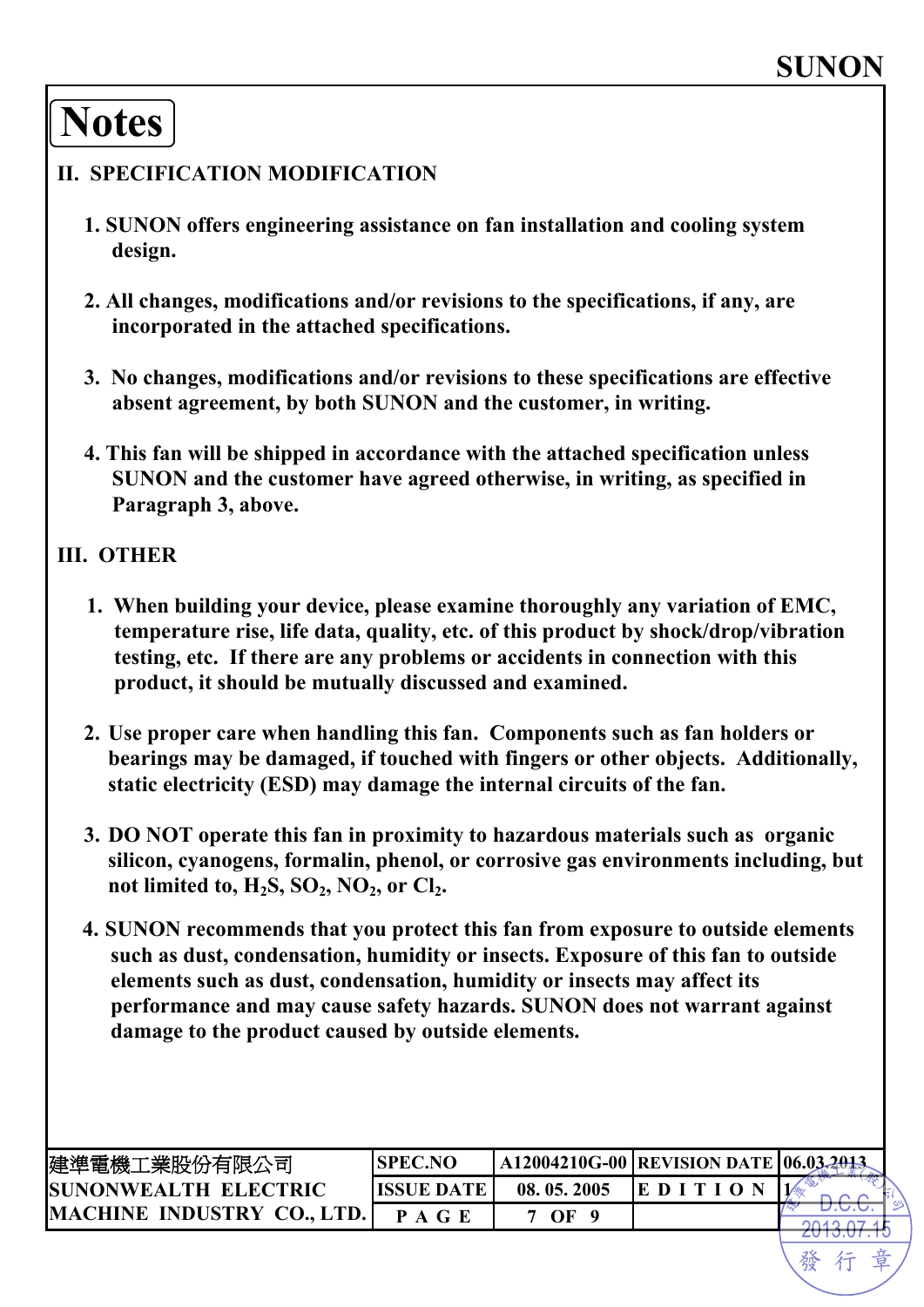## **Notes**

- **5. This fan must be installed properly and securely. Improper mounting may cause harsh resonance, vibration, and noise.**
- **6. Fan guards may prevent injury during handling or installation of the fan and are available for sale with this fan.**
- **7. Unless otherwise noted, all testing of this fan is conducted at 25°C ambient temperature and sixty-five percent (65%) relative humidity.**
- **8. DO NOT store this fan in an environment with high humidity. This fan must be stored in accordance with the attached specifications regarding storage temperature. If this fan is stored for more than 6 months, SUNON recommends functional testing before using.**
- **9. SUNON reserves the right to use components from multiple sources at its discretion. The use of components from other sources will not affect the specfications as described herein.**
- **10. The "Life Expectancy" of this fan has not been evaluated for use in combination with any end application. Therefore, the Life Expectancy Test Reports (L10 and MTTF Report) that relate to this fan are only for reference.**

#### **VI. WARRANTY**

**This fan is warranted against all defects which are proved to be fault in our workmanship and material for one year from the date of our delivery. The sole responsibility under the warranty shall be limited to the repair of the fan or the replacement thereof, at SUNON's sole discretion. SUNON will not be responsible for the failures of its fans due to improper handing, misuse or the failure to follow specifications or instructions for use. In the event of warranty claim, the customer shall immediately notify SUNON for verification. SUNON will not be responsible for any consequential damage to the customer's equipment as a result of any fans proven to be defective.**

| 建準電機工業股份有限公司                      | SPEC.NO    |            | A12004210G-00 REVISION DATE 06.03.2012 |  |
|-----------------------------------|------------|------------|----------------------------------------|--|
| <b>ISUNONWEALTH ELECTRIC</b>      | ISSUE DATE | 08.05.2005 | E D I                                  |  |
| <b>MACHINE INDUSTRY CO., LTD.</b> | PAGE       | 8 OF       |                                        |  |